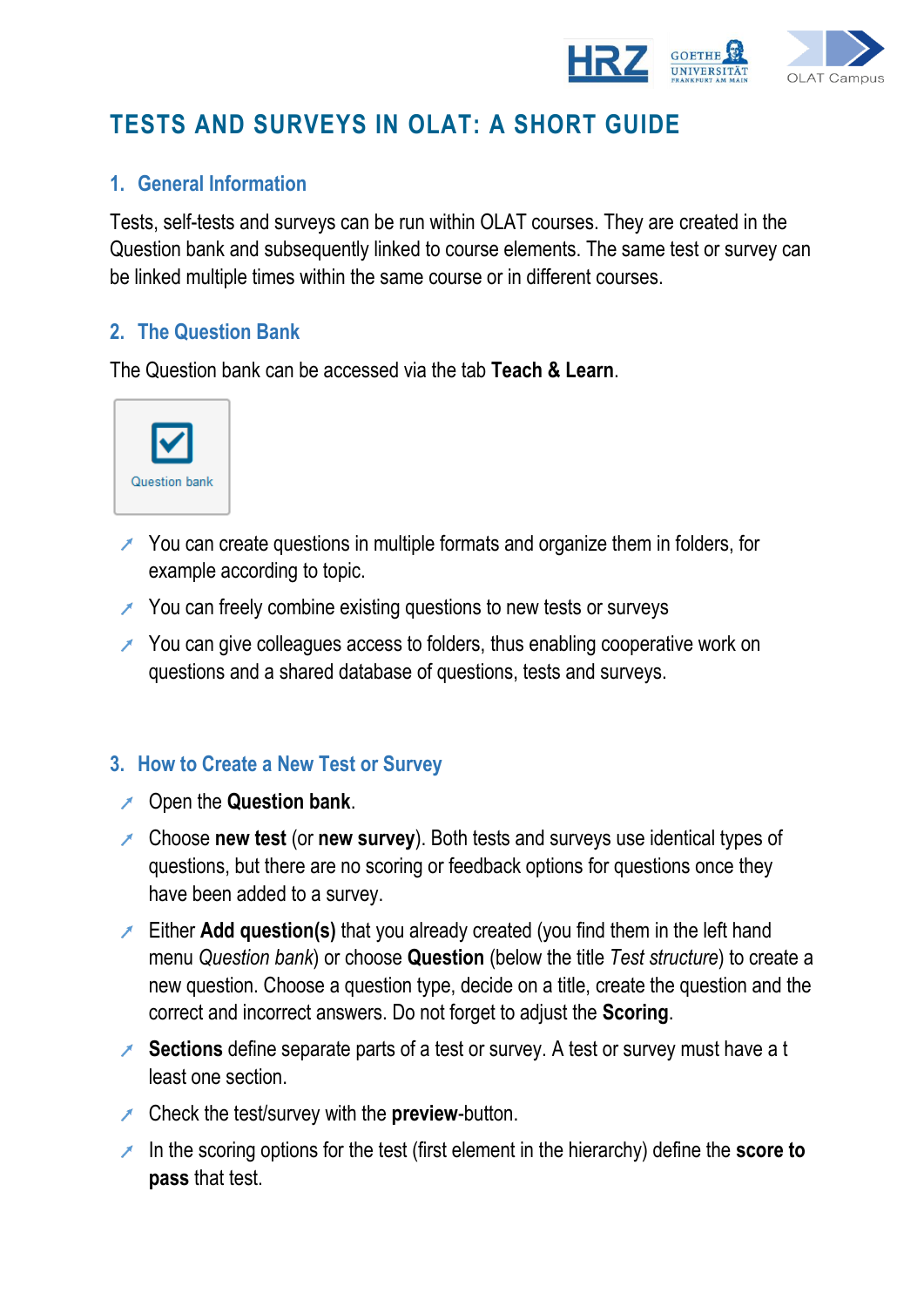## **4. How to Edit Tests or Surveys**

The Editing is also done in the Question bank.

- If the test or survey has not yet been executed you can freely change all settings, just use the pencil/edit Icon to the right oft he title of the test in your listings.
- If there are already data for that test or survey, you will have to create a copy in the Question bank and do your improvements in the new copy.

## **5. How to Access Tests or Surveys from within a Course**

A test can be linked either to a course element *test* or a course element *self-test*. Self tests are scored, but only the partidipants will know their scores. A survey must be linked to a course element of the type *survey*.

- In the **editor view** of the course, select the respective course element and choose its place in the course menu.
- Open the tab **Configuration** to select your survey or test from the Question bank.
- **For the test check the other settings in the Configuration tab and also check the Visibility** settings and the **Assessment** tab.

PLEASE NOTE: If you switch tests (or surveys) in a course element, all existing data will be overwritten. If you plan to use the same instrument on several occasions in your course, make sure ot give each new round ist own course element.

#### **6. Assessments**

The results of tests and surveys can be accessed via the **Assessment tool**